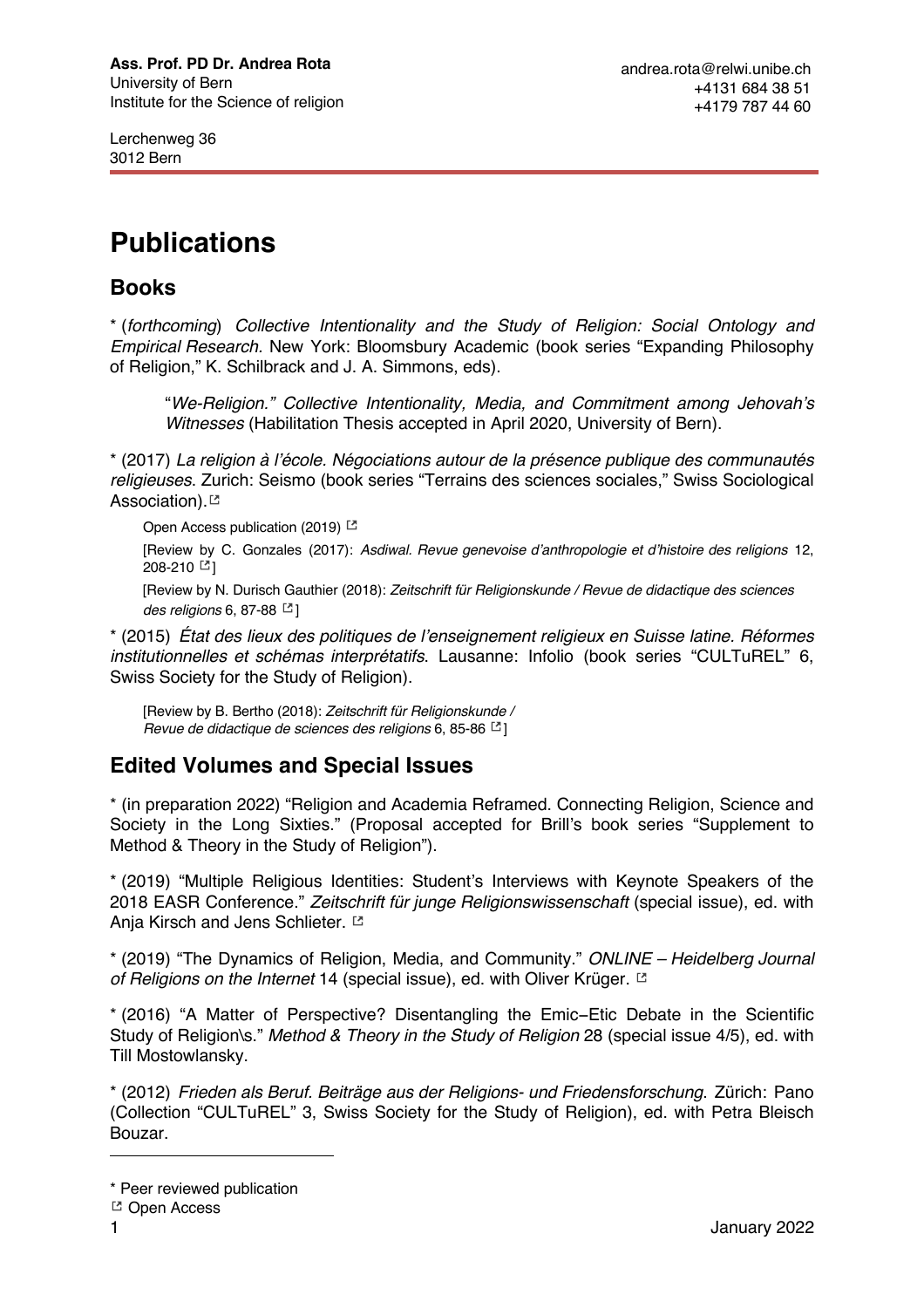## **Journal Articles and Book Contributions**

#### *Forthcoming*

\* (forthcoming) "War, "the Father of All"—Including Moralizing Religions?" *Religion, Brain & Behavior*, with Jens Schlieter.

\* (*forthcoming*) "Jehovah online. The new media landscape of Jehovah's Witnesses." In: Bassimir, Anja-Maria and Stefan Gelfgren (eds.), *Keeping the Faith: Transformation and Continuation of Christian Magazines*. Leiden: Brill.

\* (*forthcoming, 2022*) "*Religion und religious-social engineering. R(el)ationale Gestaltung von Religion als Erbe der langen 1960er Jahre.*" *Zeitschrift für Religions- und Geistesgeschichte*, with Simon Michel and Christina Wyttenbach.

#### *2022*

\* "(Re)Connecting Analytic Philosophy and Empirical Research. The Example of Ritual Speech Acts and Religious Collectivities." *Sophia. International Journal of Philosophy and Traditions*, https://doi.org/10.1007/s11841-021-00899-5

#### *2020*

\* Art. "Emic and Etic." In Stein, Felix et al. (eds), *Cambridge Encyclopedia of Anthropology*, 1–16, with Till Mostowlansky.  $\Xi$ 

#### *2019*

\* "Introductory Remarks: Turning an Academic Conference into a Master's Seminar." *Zeitschrift für junge Religionswissenschaft*, 1–5, with Anja Kirsch and Jens Schlieter.

\* "The Dynamics of Religion, Media, and Community: An Introduction." *ONLINE – Heidelberg Journal of Religion*s *on the Internet* 14 (special issue), 1–19, with Oliver Krüger.

\* "Religion, Media, and Joint Commitment. Jehovah's Witnesses as a 'Plural Subject'." *ONLINE – Heidelberg Journal of Religions on the Internet* 14 (special issue), 79–107. Best Article Award 2021 from the International Society for the Sociology of Religion (ISSR) E

#### *2018*

\* "Innovazione mediatica e rappresentazione di sé. L'esempio dei Testimoni di Geova." *Annali di Studi Religiosi* 19, 141–171.

"Wer spricht für den Islam in der Schweiz? Im Spannungsfeld von Alltag und Ansprüchen." *Swiss Academies Communications* 13 (4), 23–26, with Hansjörg Schmid.

Art. "Schulischer Religions-Unterricht in der Schweiz." In Udo Tworuschka (ed.), *Handbuch der Religionen*, München: Olzog Verlag, under the direction of Katharina Frank, with the collaboration of Petra Bleisch, Séverine Desponds, Nicole Durisch Gauthier, Andrea Rota and Urs Schellenberg.

#### *2017*

\* "Representations and Concepts of Professional Ethos Among Swiss Religious Education Teacher Trainers." *British Journal of Religious Education* 39 (1), 75–92, with Petra Bleisch.

\*"L'évolution de l'enseignement religieux en Suisse entre Église, État et école aux 19e et 20e siècles. Une vue d'ensemble à partir d'une sélection de cantons. Partie 1: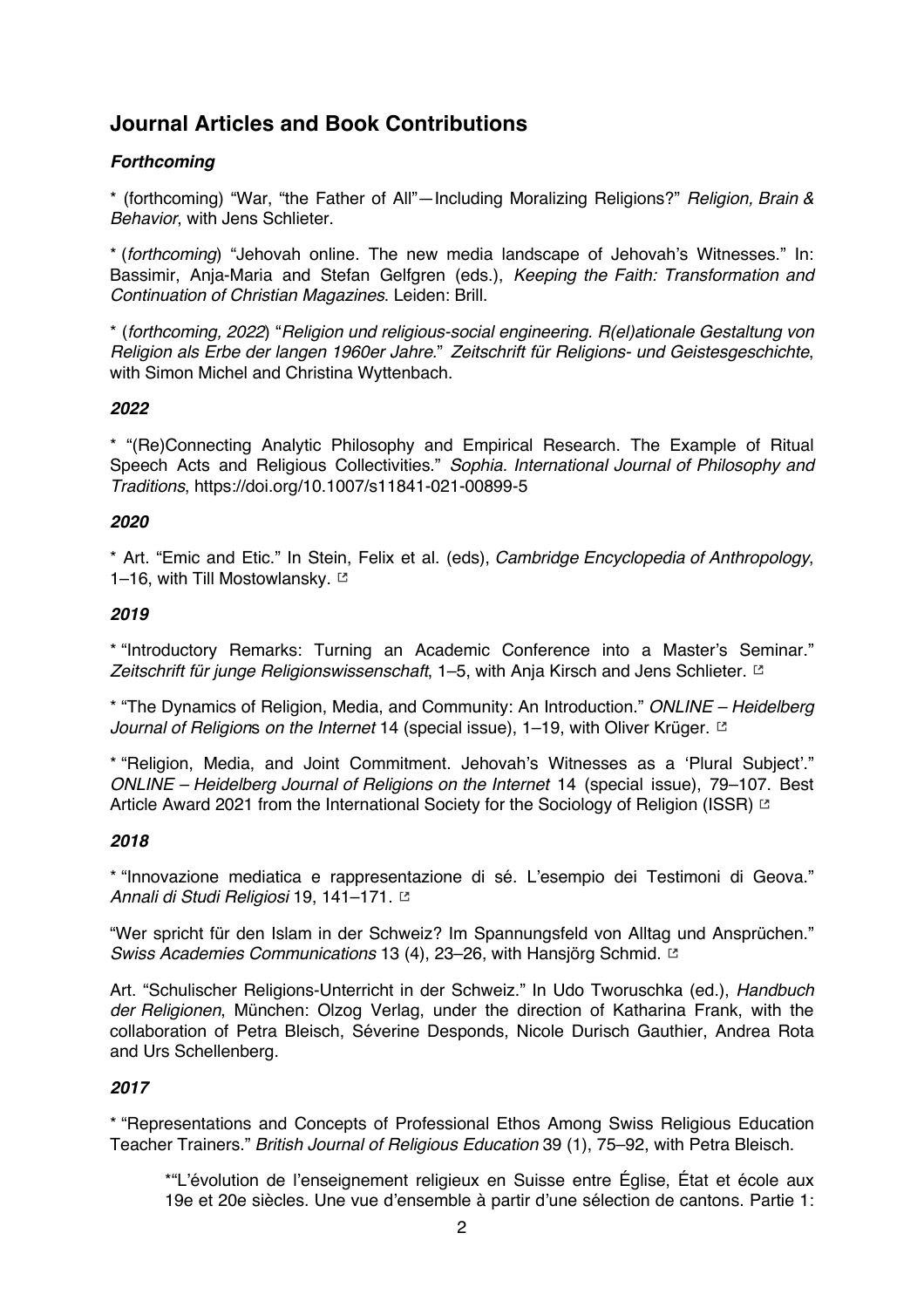Le canton de Vaud." [= 2015 "Die Entwicklung..."] French translation by Marie-Laure Faurite and Virginie Libert, *Zeitschrift für Religionskunde* 4 (1), 29–44.

\* "Die Entwicklung des Religionsunterrichts in der Schweiz im Spannungsfeld von Kirche, Staat und Schule im 19. und 20. Jahrhundert. Eine Übersicht am Beispiel ausgewählter Kantone. Teil 2: Kanton Bern." *Zeitschrift für Religionskunde* 4 (1), 45–59, with Stefan Müller. **⊠** 

#### *2016*

\* "A Matter of Perspective? Disentangling the Emic−Etic Debate in the Scientific Study of Religion\s." *Method & Theory in the Study of Religion* 28 (special issue 4/5), 317–336, with Till Mostowlansky.

\* "Religion as Social Reality: A Take on the Emic–Etic Debate in Light of John Searle's Philosophy of Society," *Method & Theory in the Study of Religion* 28 (special issue 4/5), 421– 444.

\* "Federalismo e religione in Svizzera: tra conflittualità e flessibilità. La negoziazione della laicità scolastica sullo sfondo della revisione totale della Costituzione federale del 1874." *Annali di storia dell'educazione e delle istituzioni scolastiche* 23, 59–80, with Stefan Müller and Francesco Galetta.

\* "Les réformes de l'enseignement religieux en Suisse. Une régulation ultramoderne du religieux?" In: Barras, Amélie, Françoise Dermange and Sarah Nicolet (ed.), *Réguler le religieux dans les sociétés libérales*. Geneva: Labor et Fides, 87–104.

#### *2015*

"Die Verkündigung von Jehovas Königreich in Hörfunk und Internet. Ein Beitrag zur Medienhermeneutik." *Religion – Staat – Gesellschaft* 16 (= Journal for the Study of Beliefs and Worldviews 16), 75–108, with Oliver Krüger.

\* "Die Entwicklung des Religionsunterrichts in der Schweiz im Spannungsfeld von Kirche, Staat und Schule im 19. und 20. Jahrhundert. Eine Übersicht am Beispiel ausgewählter Kantone. Teil 1: Kanton Waadt." *Zeitschrift für Religionskunde* 1 (1), 27–42, with Stefan Müller.<sup>[2]</sup>

"Religion, Education and the State: Rescaling the Confessional Boundaries in Switzerland." In: Brunn, Stanley (ed.), *Changing World Religion Map*. Berlin: Springer, Vol. V, 893–907, with Mallory Schneuwly Purdie.

#### *2014*

\* "Patterns of Religious Education Policy in Switzerland. The Long Arm of Distanced Christians?" *Journal for the Scientific Study of Religion* 53 (4), 722–738, with Ansgar Jödicke.

"L'enseignement de l'éthique en Suisse romande." *Diotime. Revue internationale de didactique de la philosophie* 61, online, 15 p.

"Entre théologie, pédagogie et science des religions: L'évolution des manuels pour l'enseignement religieux en Suisse." In: Willaime, Jean-Paul (ed.), *Le défi de l'enseignement des faits religieux à l'école*. Paris: Riveneuve, 83–99, with Christine Fawer Caputo and Séverine Desponds.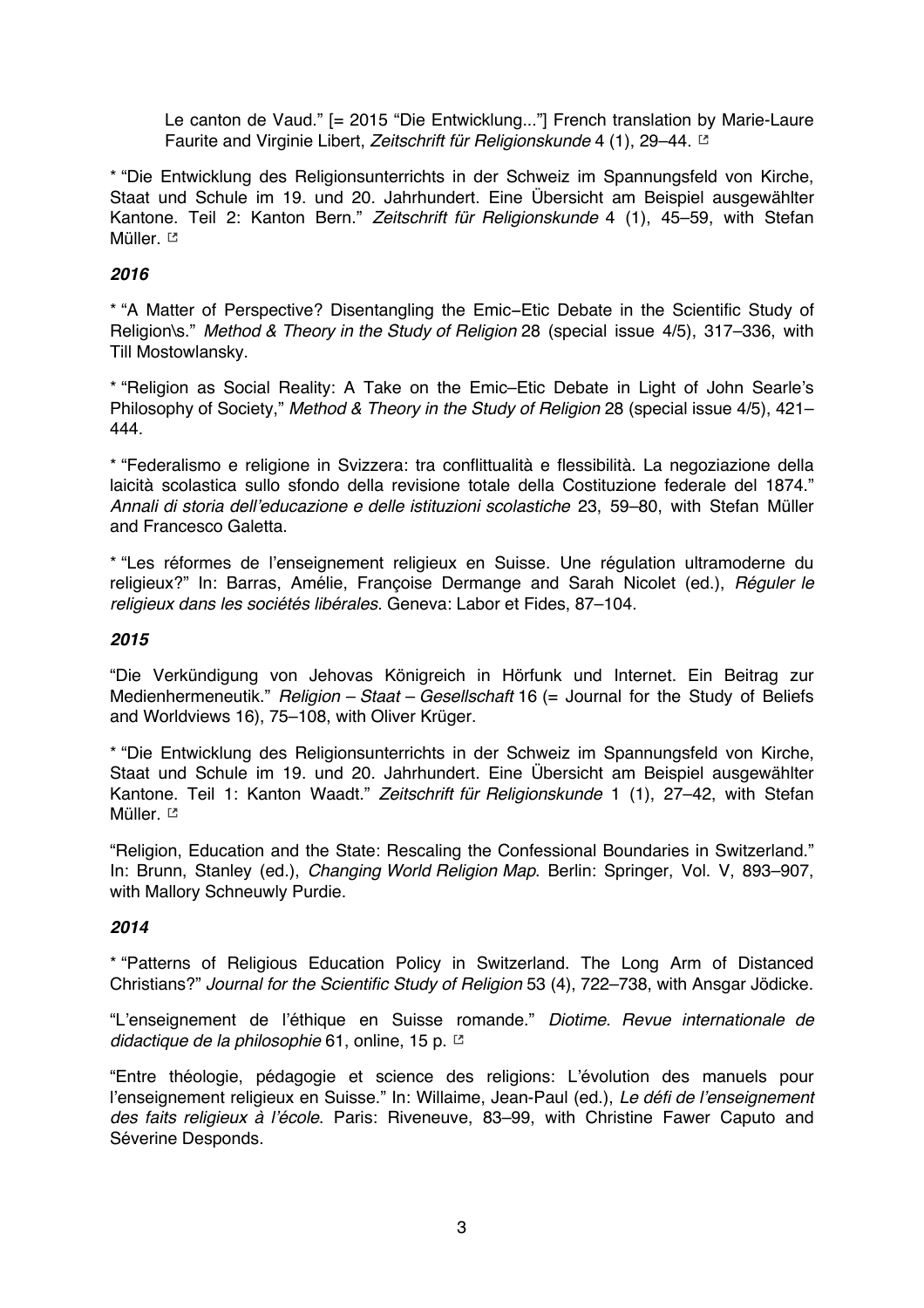#### *2013*

"Religious Education between the State and Religious Communities." In: Jödicke, Ansgar (ed.), *Society, the State, and Religious Education Politics*, Würzburg: Ergon (Collection "Religion in der Gesellschaft"), 105–127.

[Review by M. Søvik (2014): *Journal of Religion in Europe* 7, 327.]

#### *2012*

"Islamic Religious Education and Interreligious Dialogue – A Case Study in Kreuzlingen." In: Bleisch Bouzar, Petra and Andrea Rota (ed.), *Frieden als Beruf. Beiträge aus der Religionsund Friedensforschung*. Zürich: Pano, 169–182, with Petra Bleisch Bouzar.

"Introduction – Einführung." In: Bleisch Bouzar, Petra and Andrea Rota (ed.), *Frieden als Beruf. Beiträge aus der Religions- und Friedensforschung*. Zürich: Pano, 9–18, with Petra Bleisch Bouzar.

#### *2010*

*Unterricht zum Thema Religion an der öffentlichen Schule*, Fribourg, Research report for the Swiss National Research Program 58 "Religious Communities, State, and Society". Onlinepublication: <http://www.pnr58.ch/>, with Ansgar Jödicke.

### **Book Reviews**

(2020) R. of L. Ambasciano, *An Unnatural History of Religions: Academia, Post-truth and the Quest for Scientific Knowledge* (London, Bloomsbury Academic, 2019). *Asdiwal. Revue genevoise d'anthropologie et d'histoire des religions*, 195–198.

(2017) R. of B.-O. Andreassen and J. R. Lewis (Hg.), *Textbook Gods. Genre, Text and Teaching Religious Studies* (Sheffield and Bristol: Equinox, 2014). *Religion* 47 (1), 126–129.

(2015). R. of J. S. Jensen, *What is Religion?* (London: Routledge, 2014). *Asdiwal. Revue genevoise d'anthropologie et d'histoire des religions* 10, 216–219.

(2015) R. of A. Berg-Sørensen (Hg.), *Contested Secularism* (Farham: Ashgate 2013). *Religion* 45 (1), 124–127.

# **Conference Presentations**

2021 "La formation des cadres religieux musulmans en Suisse." International Conference *La formation des cadres religieux musulmans en France et en Europe*. Paris, EPHE – Institut d'étude des religions et de la laïcité, October 8.

> "Religion, Medien und öffentliche Gesundheit. Historische und gegenwärtige Formen der Impfskepsis." University of Zurich, September 23.

> Workshop "Was ist soziale Gesundheit?" Member of the project team. Bern University of Applied Sciences, August 13 August, 21; September 17, October 22. https://www.bfh.ch/de/forschung/referenzprojekte/soziale-gesundheit/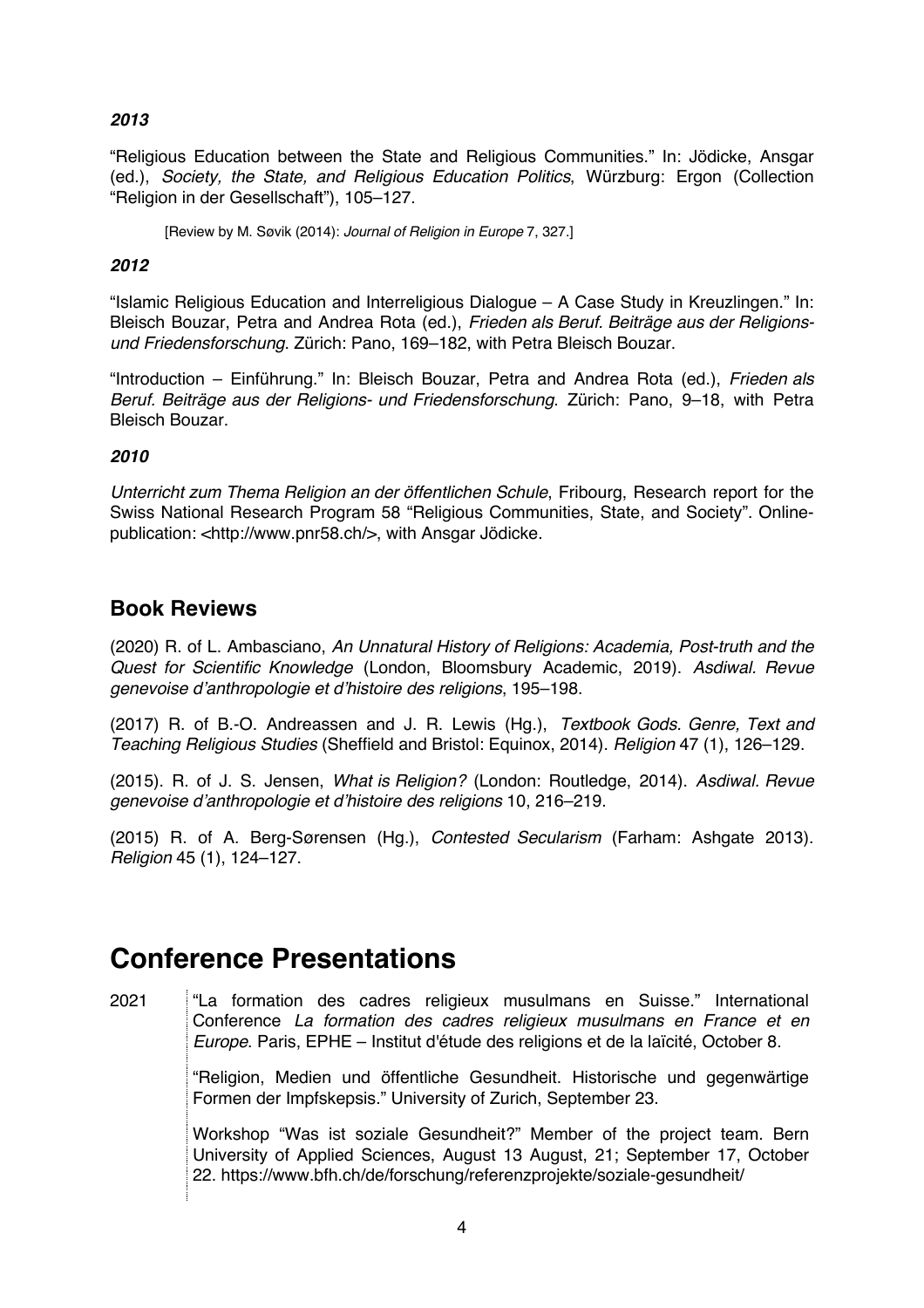|      | "Religion and 'Religious-Social Engineering' in the Long Sixties." Panel Religious<br>Engineering - Transforming Society with Religion?. Annual Conference of the<br>German Society for the Study of Religion (DVRW), University of Leipzig (online),<br>September 16, with Christina Wyttenbach. |
|------|---------------------------------------------------------------------------------------------------------------------------------------------------------------------------------------------------------------------------------------------------------------------------------------------------|
|      | "Acid Utopias and Sober Self-Empowerment. Visions of Society and the Self in<br>the American Counterculture of the 1960s and 1970s." 18th Conference of the<br>European Association for the Study of Religions (EASR), Pisa, September 2.                                                         |
|      | "Analytical Clarity and Normative Fuzziness. A Response." Panel Religion and<br>Public Schools: International Perspectives. 18th Conference of the European<br>Association for the Study of Religions (EASR), Pisa, September 1.                                                                  |
|      | "Jacques Waardenburg." Annual Conference of the Swiss Society for the Study<br>of Religion New Classics in the Study of Religion. University of Zurich (online),<br>February 12-13.                                                                                                               |
|      | Response "Analytische Begriffe kollektiver Akteure in der Geschichtsschreibung."<br>Internationaler Workshop Religion in Kontakt und Konflikt. University of Fribourg<br>(online). February 18.                                                                                                   |
|      | "Reframing Religion and Academia in the Long Sixties. An Introduction."<br>International conference Religion and Academia Reframed. Connecting Religion,<br>Science, and Society in the Long Sixties. University of Bern (online), February 4-<br>5.                                              |
| 2020 | Response "Epistemological, theoretical, and methodological issues." Review<br>panel on François Gauthier's book Religion, Modernity, Globalization. University<br>of Fribourg, October 8.                                                                                                         |
|      | "Thou Shalt Not Vaccinate?' Die Politik der Impfverweigerung bei Mormonen,<br>Christian Scientists und den Zeugen Jehovas." Habilitation conference, University<br>of Bern, April 20.                                                                                                             |
|      | Response "Empirical research and normative expectations." International<br>conference Ordinary Readers of the Bible in Switzerland, University of Bern,<br>February 14.                                                                                                                           |
| 2019 | "Aktuelle Forschungen zu den Zeugen Jehovas." Conference Die Zeugen<br>Jehovas in Europa, University of Fribourg, November 7.                                                                                                                                                                     |
|      | "The Legacy of the 1960s and 1970s." Research Day [Forschungstag] of the<br>Faculty of Humanities, Walter Benjamin Kolleg, University of Bern, May 13, with<br>Simon Michel and Christina Wyttenbach.                                                                                             |
|      | "Introductory remarks." International workshop Constructing and Contesting<br>Community, Bern, Center for Global Studies, May 9-10, with Thomas Claviez<br>and Christian Büschges.                                                                                                                |
|      | "La question des stéréotypes à l'école comme instrument de positionnement<br>social." International symposium Préjugés, questions vives et enseignement des<br>faits religieux. Paris, EPHE-IESR, March 22-23.                                                                                    |
| 2018 | "The Legacy of the 1960s and 1970s: Preliminary Questions." International<br>workshop The Legacy of the 1960s and 1970s: Kickoff Workshop. Münchenwiler<br>Castle (Bern), November 9-10, with Simon Michel and Christina Wyttenbach.                                                              |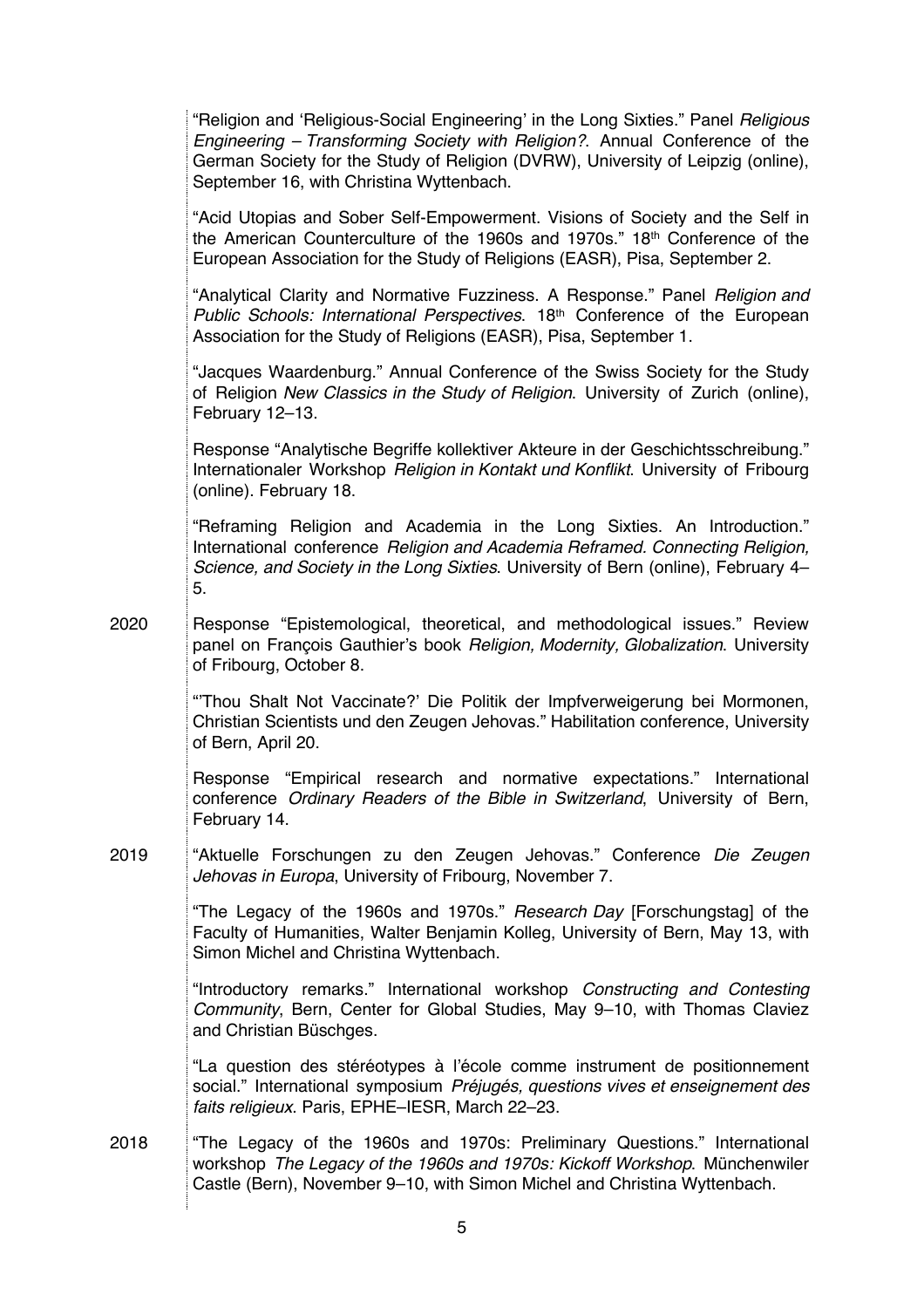|      | "Regulative and Constitutive Rules: Individual Attitudes and Collective Norms in<br>Jehovah's Witnesses's Ministry Work." 16 <sup>th</sup> Conference of the European<br>Association for the Study of Religions (EASR), Bern, June 19.                                                                                                          |
|------|-------------------------------------------------------------------------------------------------------------------------------------------------------------------------------------------------------------------------------------------------------------------------------------------------------------------------------------------------|
|      | "The Legacy of the 1960s and 1970s. Religious and Scientific Entanglements.<br>Introducing a New Research Project." Research Seminar of the Institute for the<br>Science of Religion, University of Bern, May 25.                                                                                                                               |
|      | "The Ritualized Use of Media and the Constitution of Religious Community."<br>International workshop Religion and New Media - Religion and Innovation<br>Series, Fondazione Bruno Kessler, Trento (Italy), May 18.                                                                                                                              |
|      | "Innovazione mediatica e rappresentazione di sé. Il caso dei Testimoni di Geova."<br>International workshop Religion and New Media - Religion and Innovation<br>Series, Fondazione Bruno Kessler, Trento (Italy), May 17.                                                                                                                       |
|      | "Collective Emotions Reconsidered: The Case of Jehovah's Witnesses."<br>Research Seminar of the Geneva Society for the History of Religion, University of<br>Geneva, April 13.                                                                                                                                                                  |
|      | "Religious Community and Collective Intentionality. Theoretical and Empirical<br>Perspectives." Conference series CGS-Forum: Contesting and Constructing<br>Community. University of Bern, Center for Global Studies, March 9.                                                                                                                  |
| 2017 | "Media Theory and Transcendence: Some Deliberations." International workshop<br>Immanenz und Transzendenz. Semantik, Metaphorik und Unterscheidungslogigk.<br>University of Bern, December 8-9.                                                                                                                                                 |
|      | "Religion, Media, and Commitment: Jehovah's Witnesses as Plural Subjects."<br>International workshop The Dynamics of Religion, Media, and Community.<br>University of Fribourg, September 29-30.                                                                                                                                                |
|      | "Die Zeitschriften der Zeugen Jehovas und der Association of Vineyard churches.<br>Ihre Produktion, Verbreitung und ihre Rolle bei religiöser Vergemeinschaftung."<br>Annual Conference of the German Society for the Study of Religion (DVRW),<br>Marburg, September, 13-16, with Fabian Huber.                                                |
|      | "Mediatization' als Metapher?" Annual Conference of the German Society for the<br>Study of Religion (DVRW), University of Marburg, September 13-16.                                                                                                                                                                                             |
|      | "Enseignement des faits religieux et lutte contre les stéréotypes: objectifs<br>politiques, défis didactiques, préoccupations religieuses." International<br>conference Quelle éducation à l'école pour lutter contre les stéréotypes sur les<br>religions?, Institut Européen de Sciences des Religions, EPHE, Paris-Sorbonne,<br>September 9. |
|      | "Stereotypes in education: European perspectives". Roundtable discussion,<br>Institut Européen de Sciences des Religions, EPHE, Paris-Sorbonne, Septembre<br>8.                                                                                                                                                                                 |
|      | "Religious Communities as Plural Subjects?" Panel The (De)Construction of<br>Group Solidarity in Religious Communities, Annual conference of the Swiss<br>Sociological Association, Zurich, June 21-23.                                                                                                                                         |
|      | "Religion, Media, and Commitment: The Performative Construction of Religious<br>Communities." Research Seminar of the Institute for the Science of Religion,                                                                                                                                                                                    |
|      |                                                                                                                                                                                                                                                                                                                                                 |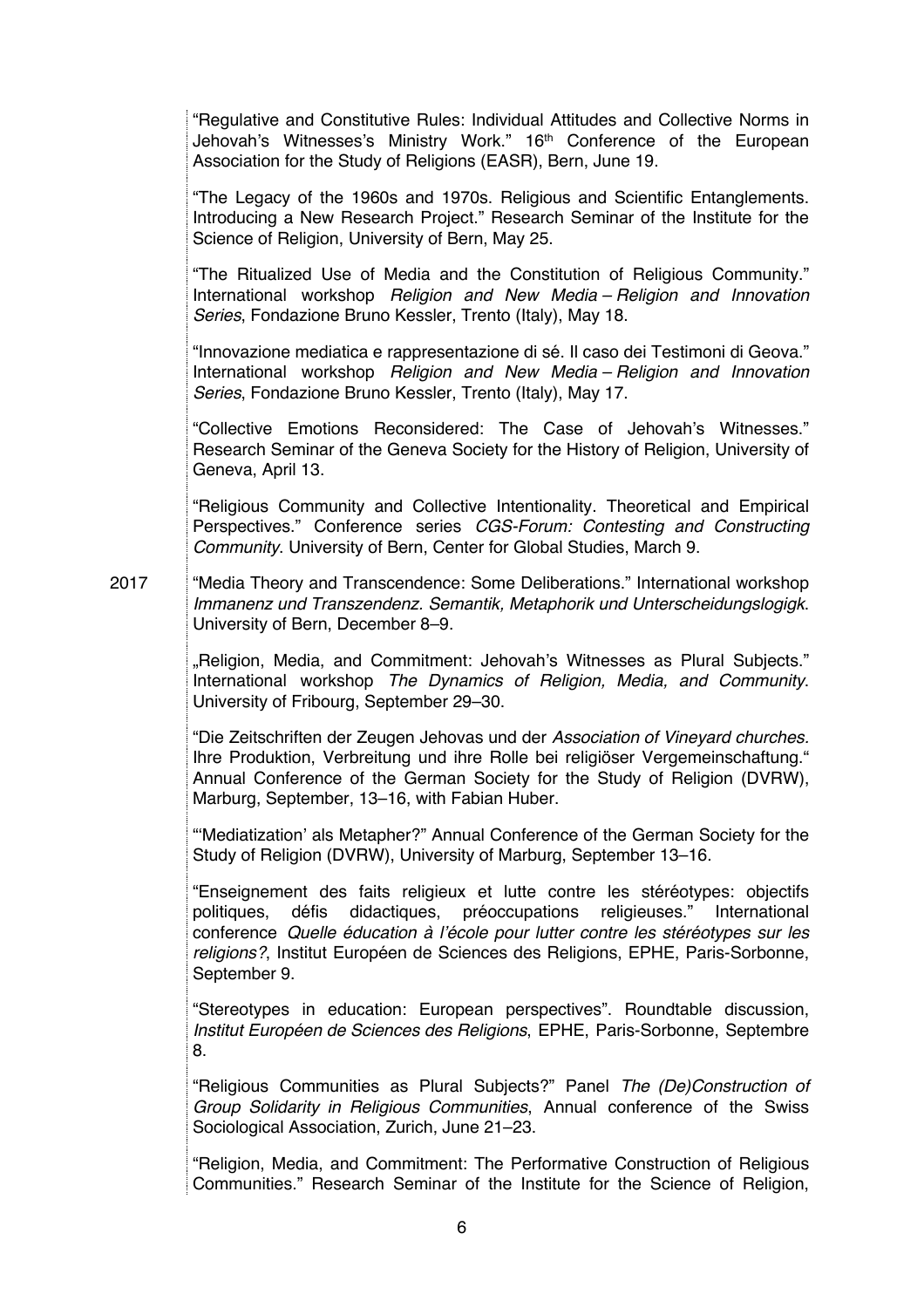University of Bern, April 7.

Respondent. Workshop, *Religionswissenschaft und soziologische Differenzierungstheorien: Methodische, theoretische und empirische Aspekte*, University of Zurich, March 17.

2016 "Religion, Media, and Commitment: The Example of Jehovah's Witnesses." International conference, *Communicative Figurations*, University of Bremen, December 7–9.

> "Jehovah Online. The New Media Landscape of Jehovah's Witnesses." International workshop, *Religion and New Media*, Johannes Gutenberg-University of Mainz, June 17, with Fabian Huber.

> "Kollektive Normen und individuelle Einstellungen. Medien und Vergemeinschaftung am Beispiel der Jehovas Zeugen." University of Bern, Mai 23.

> "Ontologie et épistémologie en histoire des religions: réflexions à partir de la philosophie de John Searle." Advanced Seminar in the History of Religion, University of Geneva, April 22.

> "Les hauts et bas de la phase postdoctorale." French-Speaking Doctoral Programme in the Scientific Study of Religion, Universities of Fribourg, Lausanne, and Geneva, Prangin, April 15.

> "Religion, Medien und Gemeinschaften erforschen." Conference series of the Social sciences students associations, University of Fribourg, March 14, with Fabian Huber.

2015 "Jehovah online? Die Medien der Zeugen Jehovas." Religion Science-Slam, University of Freiburg, November 24, with Fabian Huber.

> "Media profile and media use among Jehovah's Witnesses." Panel, *Media, Religious Communities, and Society: Adaptation and Transformation*, 21st IAHR-Conference, Erfurt, August 27, with Fabian Huber.

> "Vergemeinschaftung durch Medien." Panel, *Religion Between Deregulation and New Institutions*, National Congress of the Swiss Sociological Association, University of Lausanne, June 4, with Fabian Huber.

> "Religion(sunterricht) in der Öffentlichkeit*.*" Presentation in the seminar, *Europäische Religionspolitiken im Zeitalter der Pluralisierung* of Prof. Dr. Frank Peter, Institut für Islamwissenschaft, University of Bern, April 16.

2014 "Religion et espace public. Exemples du cas suisse*.*" Presentation in the seminar, *Religion et espace public* of Prof. Dr. François Gauthier, University of Fribourg, November 26.

> "'Searling religion': collective intentionality and epistemological objectivity. International workshop, *A Matter of Perspective: Disentangling the Emic/Etic Debate in the Scientific Study of Religion\s*, University of Bern, May 9–10.

> "Introduction". International workshop, *A Matter of Perspective: Disentangling the Emic/Etic Debate in the Scientific Study of Religion\s*, University of Bern, May 9– 10, with Till Mostowlansky.

> "The 'Deconfessionalization' of Religious Education in Switzerland." International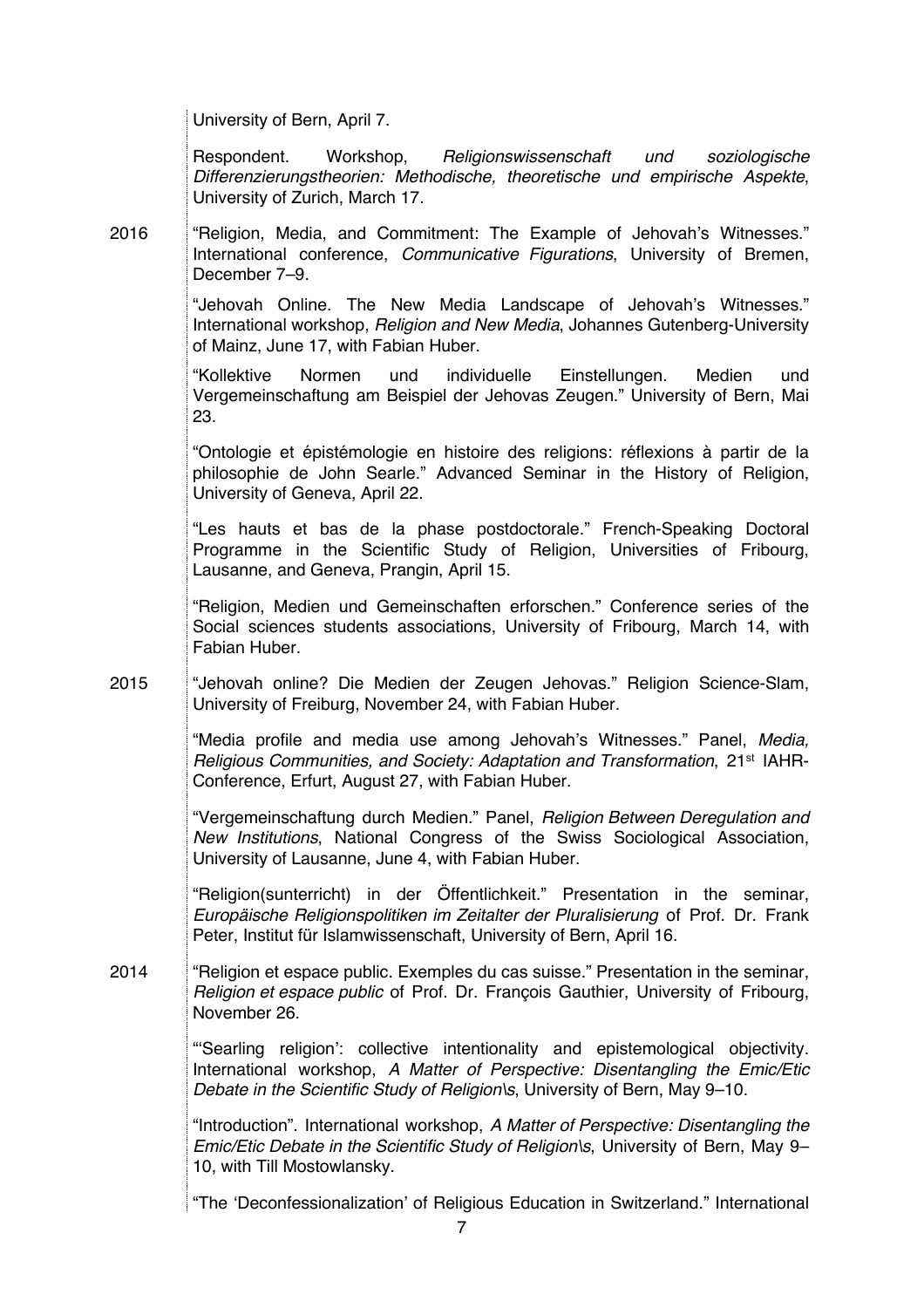|      | Conference, <i>Religious and moral education in perspective</i> , Free University of<br>Brussels, March 20-21.                                                                                                                                                                                                                                                      |
|------|---------------------------------------------------------------------------------------------------------------------------------------------------------------------------------------------------------------------------------------------------------------------------------------------------------------------------------------------------------------------|
| 2013 | "Les réformes de l'enseignement." International conference, Réguler le religieux.<br>University of Geneva, December 19.                                                                                                                                                                                                                                             |
|      | "L'éthique dans l'enseignement en matière de religions en Suisse romande.<br>Panel, Pratiques de l'enseignement de la morale et nouvelles pratiques<br>philosophiques, UNESCO World Philosophy Day, Paris, UNESCO, November<br>$26 - 27$ .                                                                                                                          |
|      | religiösen<br>nicht-religiösen<br>"Bestimmungskriterien<br>und<br>von<br>Gemeinschaftsgebilden." Annual Conference of the German Society for the Study<br>of Religion (DVRW), University of Göttingen, September 11-14.                                                                                                                                             |
|      | "Patterns of Religious Education Policy in Switzerland. The long arm of distanced<br>Christians?" International Conference, RE21-Religious Education in a Global-<br>Local World, University College Cork (Ireland), August 29-30, with Ansgar<br>Jödicke.                                                                                                          |
| 2012 | "Entre théologie, pédagogie et science des religions: l'évolution des manuels<br>scolaires pour l'enseignement religieux en Suisse." International conference,<br>Ecole et enseignement des faits religieux. Objectifs et programmes, Paris, Institut<br>européen en sciences des religions, September 20-22, with Christine Fawer<br>Caputo and Séverine Desponds. |
|      | "Enseignement religieux et demandes sociales: une perspective socio-historique<br>et didactique à l'exemple des manuels scolaires vaudois." International<br>conference, Sociologie et didactiques: vers une transgression des frontières?,<br>College of teacher education of Lausanne, September 16-17, with Christine<br>Fawer Caputo and Séverine Desponds.     |
|      | "Religious Plurality in Swiss Schools and the 'Politics of Religions'." Workshop,<br>Institutions<br>Deal<br>with<br>Cultural<br>Religious<br>Diversity,<br>How<br>State<br>and<br>Wissenschaftszentrum Berlin für Sozialforschung, Berlin, May 24-26.                                                                                                              |
|      | "L'enseignement religieux en Suisse." Annual correspondents meeting of the<br>Institut européen en sciences des religions, Paris, April 2.                                                                                                                                                                                                                          |
|      | "Religionsunterricht als Seismograf der Religionen in der Öffentlichkeit."<br>Bayreuther Kolloquium zur Religionsforschung, University<br>of<br>Bayreuth,<br>January 11.                                                                                                                                                                                            |
| 2011 | "Einführung: zur öffentlichen Kritik von Religion und Religionsgemeinschaften."<br>Panel, Religionen und Religionsgemeinschaften in öffentlicher Kritik, Joint<br>congress of the German, Austrian, and Swiss sociological associations,<br>Innsbruck, September 29 - October 1.                                                                                    |
|      | "Nouvelles formes de l'enseignement religieux à l'école publique. Analyses en<br>science des religions et interrogations juridiques." Workshop, Jugendliche,<br>Schule und Religion, University of Bern, June 30, with Ansgar Jödicke and René<br>Pahud de Mortanges.                                                                                               |
| 2010 | "Le rôle des religions dans la construction des valeurs." Closing-Conference of<br>the Swiss National Research Program 58, University of Bern, November 12.                                                                                                                                                                                                         |
|      | "Religious Education Between the<br>Religious Communities."<br>State<br>and                                                                                                                                                                                                                                                                                         |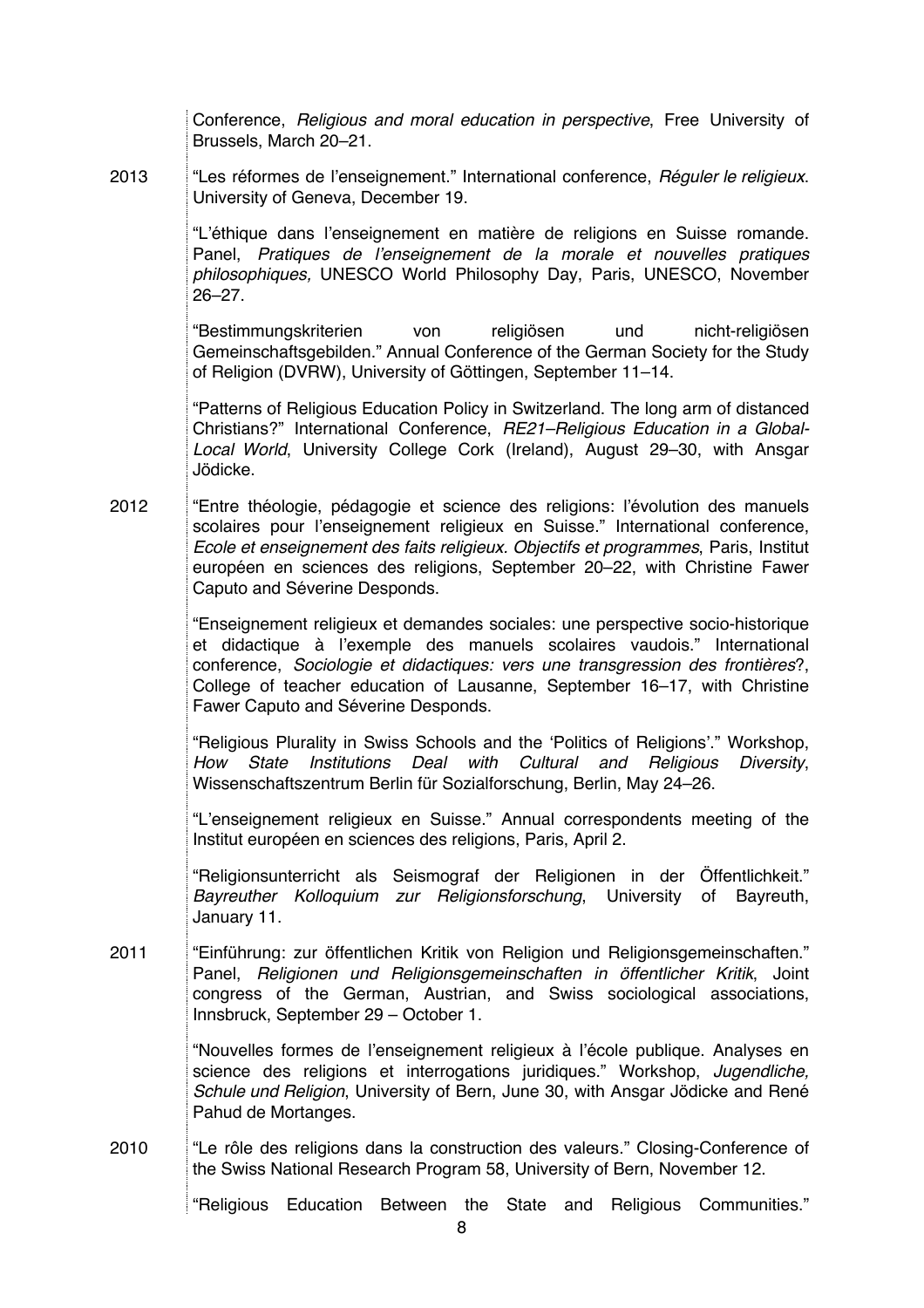|      | International conference, Society, the State, and Religious Education Politics,<br>Fribourg, June 25-26.                                                                                                                                                                                                                                                                        |
|------|---------------------------------------------------------------------------------------------------------------------------------------------------------------------------------------------------------------------------------------------------------------------------------------------------------------------------------------------------------------------------------|
| 2009 | "Conceptions et pratique d'un enseignement religieux pour tous." National<br>conference of the Swiss Sociological Association, University of Geneva,<br>September 8, with Katharina Frank.                                                                                                                                                                                      |
| 2008 | "L'enseignement religieux en Suisse: une perspective sociologique." 30 <sup>th</sup><br>Conference of the International Society for the Sociology of Religion (ISSR),<br>Santiago de Compostela, June 27-31.                                                                                                                                                                    |
|      | "Aspects sociaux et politiques de l'enseignement religieux: quelques réflexions<br>préliminaires à partir de deux cas cantonaux et d'un nombre limité de<br>communautés religieuses." Conference, Quelle(s) politique(s) de religion pour la<br>Suisse? Conséquences du pluralisme religieux sur les rapports entre religion et<br>société, University of Lausanne, December 4. |
|      | "Religious education in the French-speaking Switzerland." 8th Conference of the<br>European Association for the Study of Religions (EASR), Brno, September 8.                                                                                                                                                                                                                   |
| 2007 | "Les cours de religion entre l'Etat et les collectivités religieuses." Annual<br>Conference of the Swiss Society for the Study of Religion, Bern, October 10, with<br>Ansgar Jödicke.                                                                                                                                                                                           |

# **Media and public outreach**

| 2021 | "Regionale Glaubenstransparenz.<br>conference.<br>Eine<br>Public<br>religionswissenschaftliche Einordnung," Krefeld, September 28.                                                                                                                                                                                                     |
|------|----------------------------------------------------------------------------------------------------------------------------------------------------------------------------------------------------------------------------------------------------------------------------------------------------------------------------------------|
|      | Interview. "Studying abroad without leaving your desk." [Short report on a 'virtual<br>teaching exchange' experience.] International Blog, University of Bern,<br>September 6.                                                                                                                                                         |
|      | Interview. "Le chiese come attori sociali". Il Caffè, June 27, 28-29.                                                                                                                                                                                                                                                                  |
| 2020 | The era in] "جدل مثار العمومية المدارس في الأديان تدريس فيه كان الذي العصر انتهي" .Interview الجدل مثار العمومية المدارس في<br>which the teaching of religions in public schools was a matter of controversy has<br>come to an end.]. Swissinfo Arabic, December 8.                                                                    |
|      | Interview. "Religioni, media e coronavirus". Radiotelevisione della Svizzera<br>Italiana (RTSI), Rete 2, April 13.                                                                                                                                                                                                                     |
| 2019 | Interview. "Le fait religieux? La boîte noire de l'enseignement." Le Temps, August<br>20.                                                                                                                                                                                                                                              |
|      | Interview. La religion à l'école (book presentation). Radio Suisse Romande<br>(RTS), la 1ère, June 6.                                                                                                                                                                                                                                  |
| 2016 | Moderation. Public discussion and concert, Erinnerung an die neue Heimat?<br>Religiöse Musik bei Migrantengemeinschaften in der Schweiz. Part of the<br>conferences cycle "La Suisse existe – La Suisse n'existe pas," organized by the<br>Swiss Academy of Humanities and Social Sciences. Bern, Haus der Religionen,<br>November 22. |
|      | Moderation. Academic debate, Religion à l'école - Religion in der Schule,                                                                                                                                                                                                                                                              |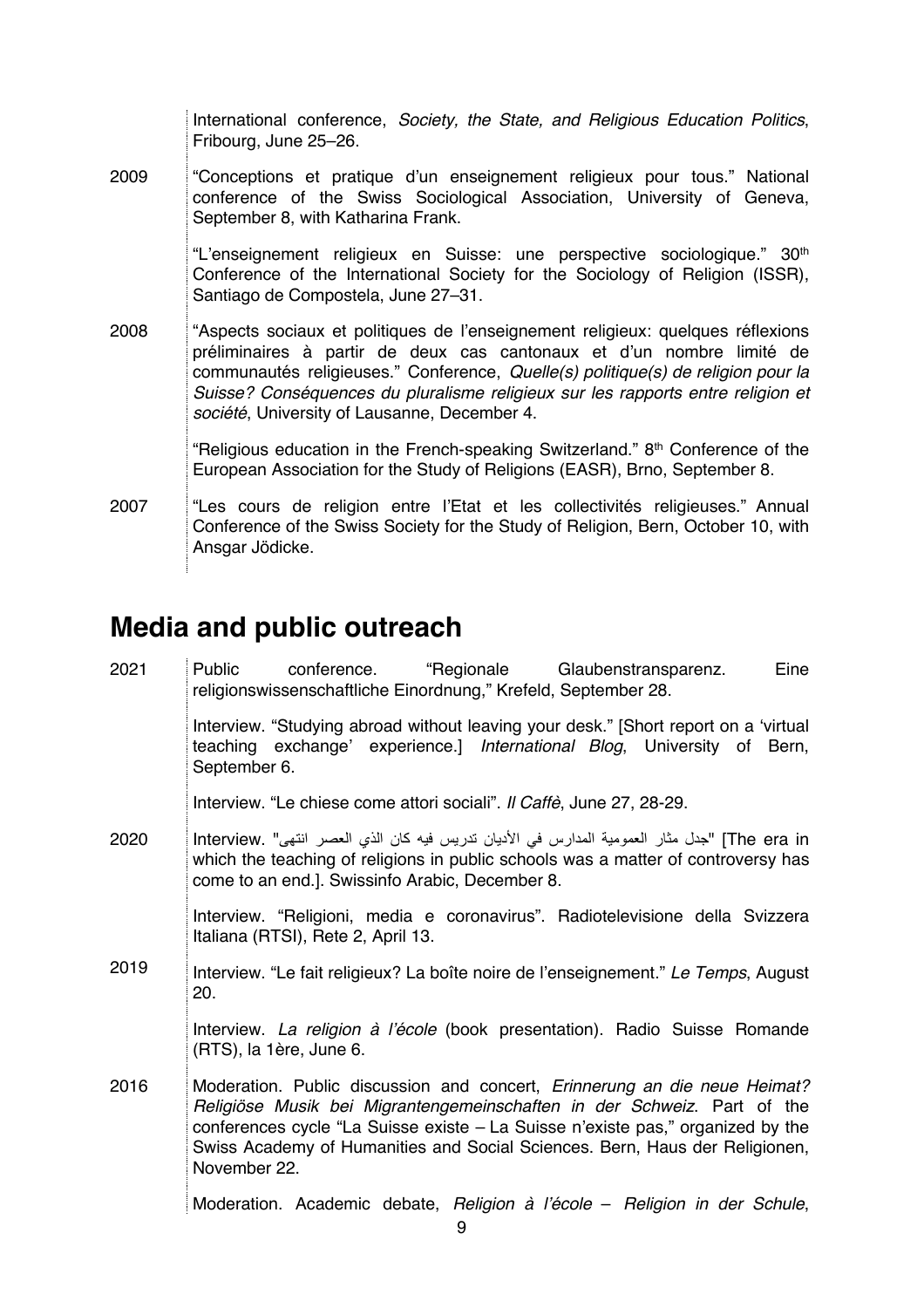|      | University of Fribourg, November 8.                                                                                                                                              |
|------|----------------------------------------------------------------------------------------------------------------------------------------------------------------------------------|
|      | Interview. La storia infinita dell'ora di religione, Radio della Svizzera Italiana,<br>Rete 1, February 11.                                                                      |
| 2015 | Article. Emile Durkheim, BBC/Central Eurasian Media and Scholars Initiative,<br>online: http://cesmi.info/wp/?p=1329                                                             |
|      | Uzbek translation [Биз яшаётган жамият: Эмил Дюркхайм]                                                                                                                           |
|      | Kirgiz translation [Эмиль Дюркгейм (1858-1917)]                                                                                                                                  |
|      | Interview. Des cours de religion dans le flou, in: "La Liberté" (Fribourg), May 16,<br>p. 8.                                                                                     |
| 2014 | Public conference. Le riforme dell'insegnamento religioso in Ticino in prospettiva<br>svizzera, Locarno, May 27.                                                                 |
|      | Interview. La riforma dell'insegnamento religioso in Ticino, Radio della Svizzera<br>Italiana, Rete 1, May 28.                                                                   |
| 2012 | Interview. L'évolution compliquée de l'enseignement religieux, in: "La Gruyère"<br>(Fribourg), August 4, p. 7.                                                                   |
| 2011 | Public conference. Die Entwicklungen des Religionsunterrichts in der Schweiz,<br>Assembly of delegates of the Swiss free-thinker association, Olten, May 29.                     |
| 2010 | Interview. La religion à l'école, Radio Suisse Romande (RTS), la 1ère, December<br>12.                                                                                           |
| 2009 | Public conference. L'enseignement religieux en Suisse: constantes et tensions<br>politiques, public debate "Ecole laïque et fait religieux. Où en est-on ?", Geneva,<br>April 4. |
|      | Article. Diversités et constantes de l'enseignement religieux en Suisse, in:<br>"L'Educateur", February, 28-31.                                                                  |
| 2008 | Interview. Qu'est-ce que la science des religions, Radio Suisse Romande (RTS),<br>la 1ère, June 6.                                                                               |

# **Continuing Education and Training**

2022 Continuing education module for education policy-makers, "Religions, Etat, écoles. Exemples du cas suisse." Paris (online), Institut des hautes études de l'éducation et de la formation, January 12.

2021 Continuing education module for social workers, "Les institutions publiques: laboratoires de la sécularisation et lieux du pluralisme. Advanced vocational training, *Diversité religieuse en institution*. University of Lausanne, December 10. Continuing education modules for secondary school teachers (3 modules), "Storia delle religioni e insegnamento scolastico. Concezioni politiche e didattiche in tensione," Bellinzona, Dipartimento Formazione e Apprendimento (DFA),